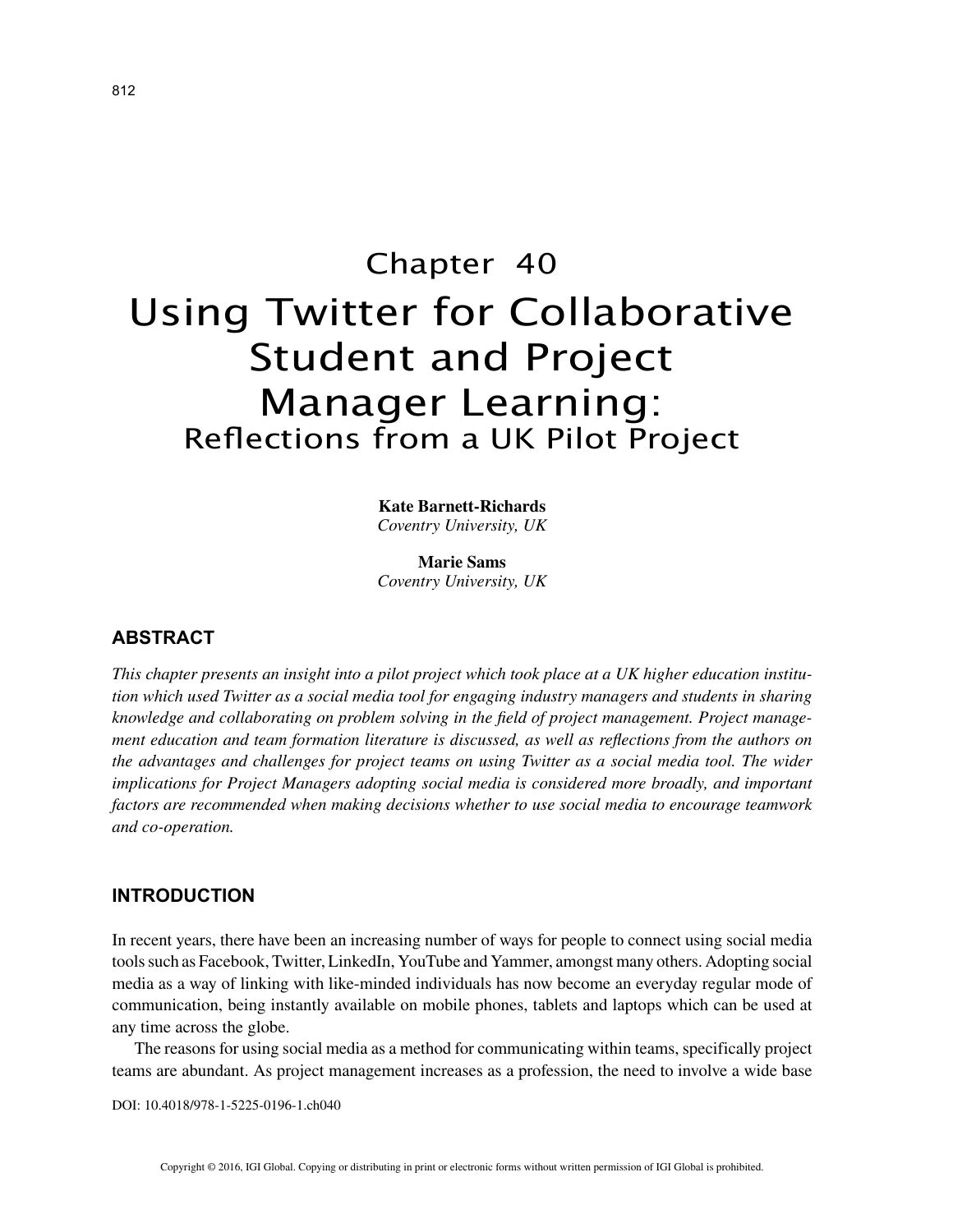of stakeholders is fundamental to project success (Assundani et al 2010). Furthermore, communication across different countries is becoming less expensive and more efficient with the integration of technology on international projects. Additionally, the notion that projects are a central part of organizations has seen the escalation of collaborative project software being introduced in teams. It remains to be seen how effective communication can truly be when using social media as the dominant mode of exchange in preference to face-to-face. There are questions to be asked when deciding if, how, and when, social media should be used to encourage the exchange of ideas and enhance teamwork. Regardless, it is clear that social media is here to stay as a means of communication both socially and professionally, and therefore it is imperative that organizations understand how to harness the full use and potential of these tools.

The basis of this chapter focusses on the use of Twitter as a method of engagement, learning, and sharing of ideas using a case study from the United Kingdom (UK), which took place at a Higher Education Institution. The authors initiated a project to enable students and industry professionals to discuss project management issues and challenges in a collaborative team based environment. The objective of this social media project was to enhance student involvement in debate and discourse with employers in creating an informal community of practice where project management was the main focus.

This chapter will discuss the evolving nature of project management education and the need for both industry professionals and project management students to engage in collaborative learning in order to enhance both the employability of students, and enabling managers to reflect on their own practice and understanding. The make-up of how teams collaborate on projects is changing at pace, and the literature regarding how project teams come together, communicate and learn from each other using technology is also presented. The authors reflections and perspectives of the value and challenges in using Twitter for this type of endeavor are discussed in detail. Finally, the future implications for adopting the use of a) Twitter, and b) social media more broadly for project teams are presented. This chapter will be of interest to project management professionals who are considering using Twitter or other social media tools as a method of communication to encourage dialogue in project teams.

# **BACKGROUND**

## **Project Management Learning**

Traditional project management education, focusing on the development of technical skills, is seen by many as the best way to educate and train future project managers (Pant & Baroudi 2008, Schultz 2008) and is often facilitated by the use of established project management approaches such as Agile, PMBoK and PRINCE2. Many in the industry have gained their understanding of project management either as part of a degree programme, which included project management units or modules, or during intensive week long training and professional development programmes within, or outside of their organizations. Whilst these sessions provide plenty of technical knowledge they allow little opportunity for reflection and application to real world scenarios and issues. For example, project management taught as part of an undergraduate degree involves a high proportion of students who have never worked with project management. Those on intensive week long training and development programmes, who often do have experience within the field are given little time to reflect upon theories being taught and apply them to their practice until after the training has occurred.